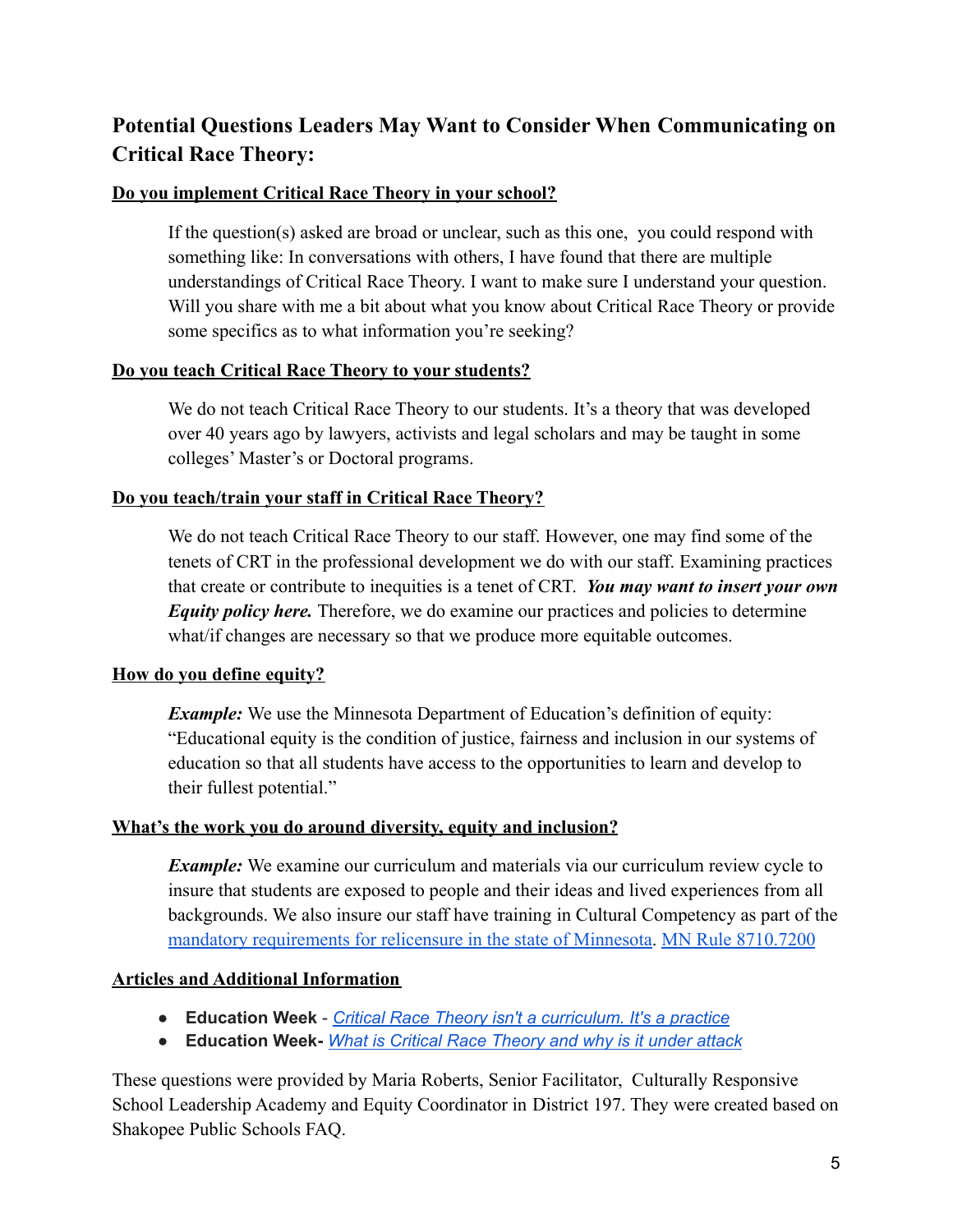## **Definition of Critical Race Theory**

### What is Critical Race Theory?

Critical Race Theory was founded in the writings of Harvard Law Professor Derrick Bell in the 1970s and early 1980s with contributions from Alan Freeman, Richard Delgado, and several others.<sup>1</sup> Critical Race Theory provides a framework to challenge legal scholarship and policy analysis for understanding root causes for structural inequality and the role of race in the creation and maintaining of inequality. It allows those structural and systemic inequities to be understood and discussed as experienced by communities of color. <sup>2</sup> At its core Critical Race Theory is a lens that equips people to understand and to act in favor of racial and social justice and transform society.

W.F. Tate, a well-known critical race education scholar, offers that, "The elements that characterize Critical Race Theory are difficult to reduce to discrete descriptions, largely because critical race theorists are attempting to integrate their experiential knowledge into moral and situational analysis of the law."<sup>3</sup> However, below is an attempt to summarize what is offered at length in the literature.

### Basic Tenets of Critical Race Theory:

- Critical Race Theory identifies racism as "normal, not an aberrant, in American society."<sup>4</sup> Racism is difficult to erase as racism is an everyday occurrence woven into the very fabric of America. Generally, racism is not acknowledged, and is veiled under the guise of colorblindness—equal treatment for everyone across all racial groups. A colorblind approach only allows for the addressing and remediation of blatant forms of discrimination, but not for the "everyday,""business-as-usual" systemic racism and oppression including but not limited to microagressions. Critical Race Theory seeks to "unmask and exposed racism" in its various forms<sup>5</sup>.
- Race as a social construct is a tenet of Critical Race Theory.<sup>6</sup> Omi and Winant suggest race has been positioned through several lenses focusing predominantly on class, ethnicity, and nationality. Each lens is discredited as a legitimate definition or categorization of race as each lacks, masks, or overlooks key aspects. Race is a concept used to categorize people that has no biological basis but has been constructed: physically on the basis of skin-color, socially through information and messages produced by society, legally bylaws that have defined race, and historically through how people have been treated and have fared over time<sup>7</sup>. Race is something that is more than simply observed. Rather, it is woven into the fabric of understanding life outcomes, spatial boundaries, and the deeply seeded stereotypes and understandings of persons.

<sup>1</sup> (Ledesma & Calderón, 2015, p. 206)

<sup>2</sup> (Delgado & Stefancic, 2018)

<sup>3</sup> (Tate, 1997, p. 210)

<sup>4</sup> (Delgado, 1995, p. xiv)

<sup>5</sup> (Ladson-Billings, 1998, p. 11)

<sup>6</sup> (Delgado & Stefancic, 2013)

 $<sup>7</sup>$  (Milner, 2015)</sup>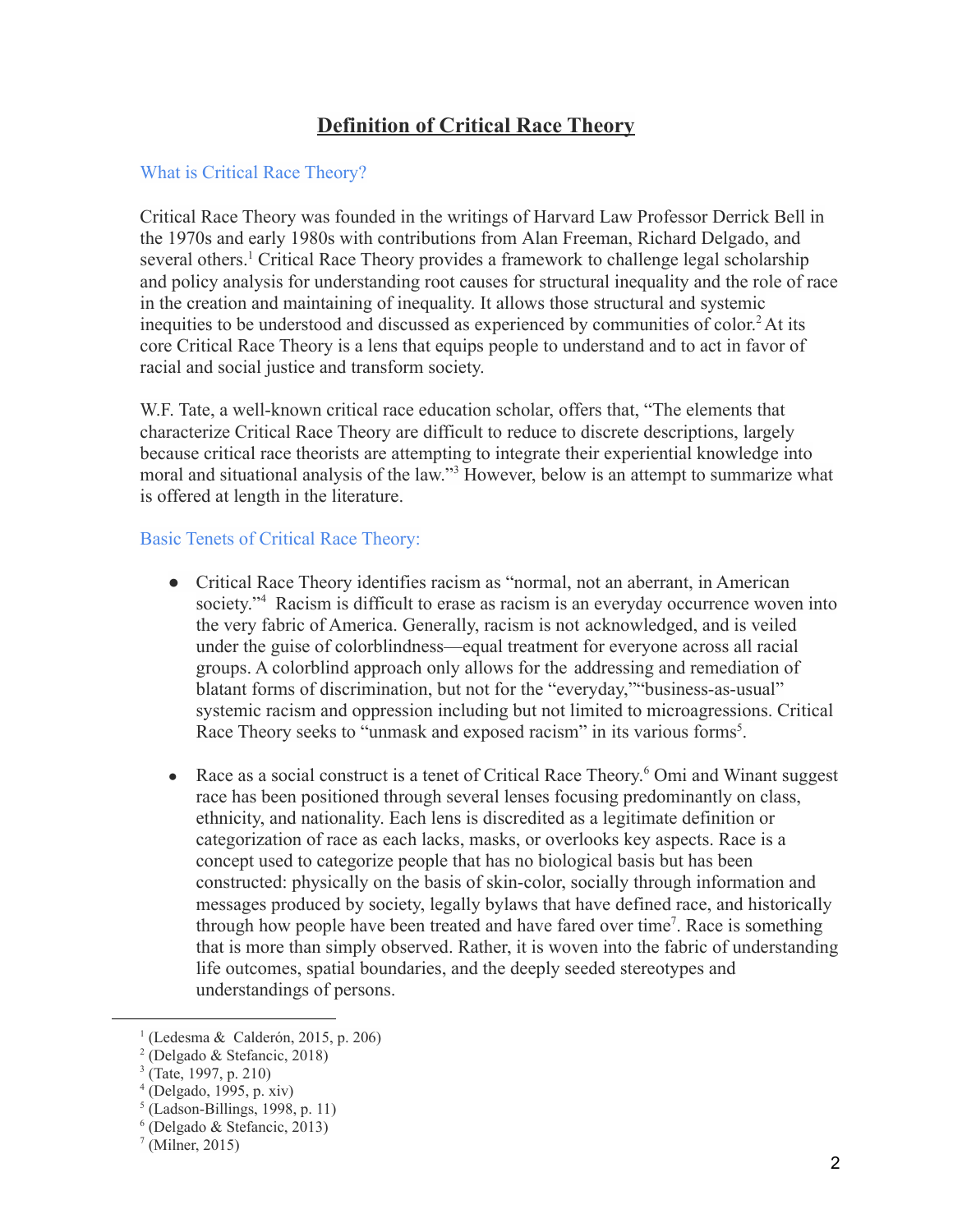- Departing from mainstream legal practices and scholarship, Critical Race Theory can challenge oppression through storytelling or unique voice-of-color<sup>8</sup> to "analyze the myths, presuppositions, and receive wisdoms that make up the common culture about race and that invariably render blacks and other minorities as one-down."<sup>9</sup> Further, Barnes (1990) states, "Critical race theorists integrate their experiential knowledge, drawn from a shared history as 'other' with their ongoing struggles to transform a world deteriorating under the albatross of racial hegemony."
- Critical Race Theory critiques liberalism by arguing that civil rights under liberal tenants as a "long, slow, but always upward pull" is flawed because it does not recognize the inability of the existing legal system to create the type of necessary "sweeping" change and at the speed it needs to occur.<sup>10</sup> Instead Critical Race Theory posits that liberalism engages a lethargic process of "arguing legal precedence to gain citizen rights for people of color."<sup>11</sup>
- Critical Race Theory additionally argues the notion of interest convergence<sup>12</sup>. Delgado and Stefencic (2013) describe interest convergence as white elites tolerating or encouraging racial advances for Blacks only when they also promote white self-interest. For example, CRT identifies whites as the primary beneficiary of civil rights legislation. This is supported by real numbers that indicate the largest benefitting groups of affirmative action as white women. As a result, white households and whites, in general, are the primary beneficiaries of civil rights legislation. Additionally, because racism advances the interests of whites there is little societal incentive to eradicate it<sup>13</sup>.

### Critical Race Theory in Education

As states legislate and enact laws and regulations around education, Critical Race Theory examines the way curriculum is written to silence the voices and perspectives of minoritized voices to legitimize white dominant narratives. It also suggests that instructional strategies aimed at teaching Black and other minoritized students presume deficiency instead of moving towards different teaching practices such as Culturally Responsive Teaching. Possibly highlighted most frequently by Critical Race Theory and education is the inequitable funding as a function of institutional and structural racism $<sup>14</sup>$ .</sup>

Lynn & Parker (2006) support this by stating:

"Critical Race studies in education could be defined as a critique of racism as a system of oppression and exploitation that explores the historic and contemporary constructions and manifestations of race in our society with particular attention to how these issues are manifested in schools…"<sup>15</sup>

<sup>8</sup> (Delgado & Stefancic, 2017, p. 11)

 $<sup>9</sup>$  (Delgado, 1995, p. xiv)</sup>

 $10$  (Crenshaw, 1988)

<sup>11</sup> (Ladson-Billings, 1998, p. 12)

 $12$  (Bell, 1980, p. 94)

 $^{13}$  (Delgado & Stefancic, 2017, p.9)

 $14$  (Ladson-Billings, 1998, p. 20)

<sup>15</sup> (Ledesma & Calderón, 2015, p. 206)